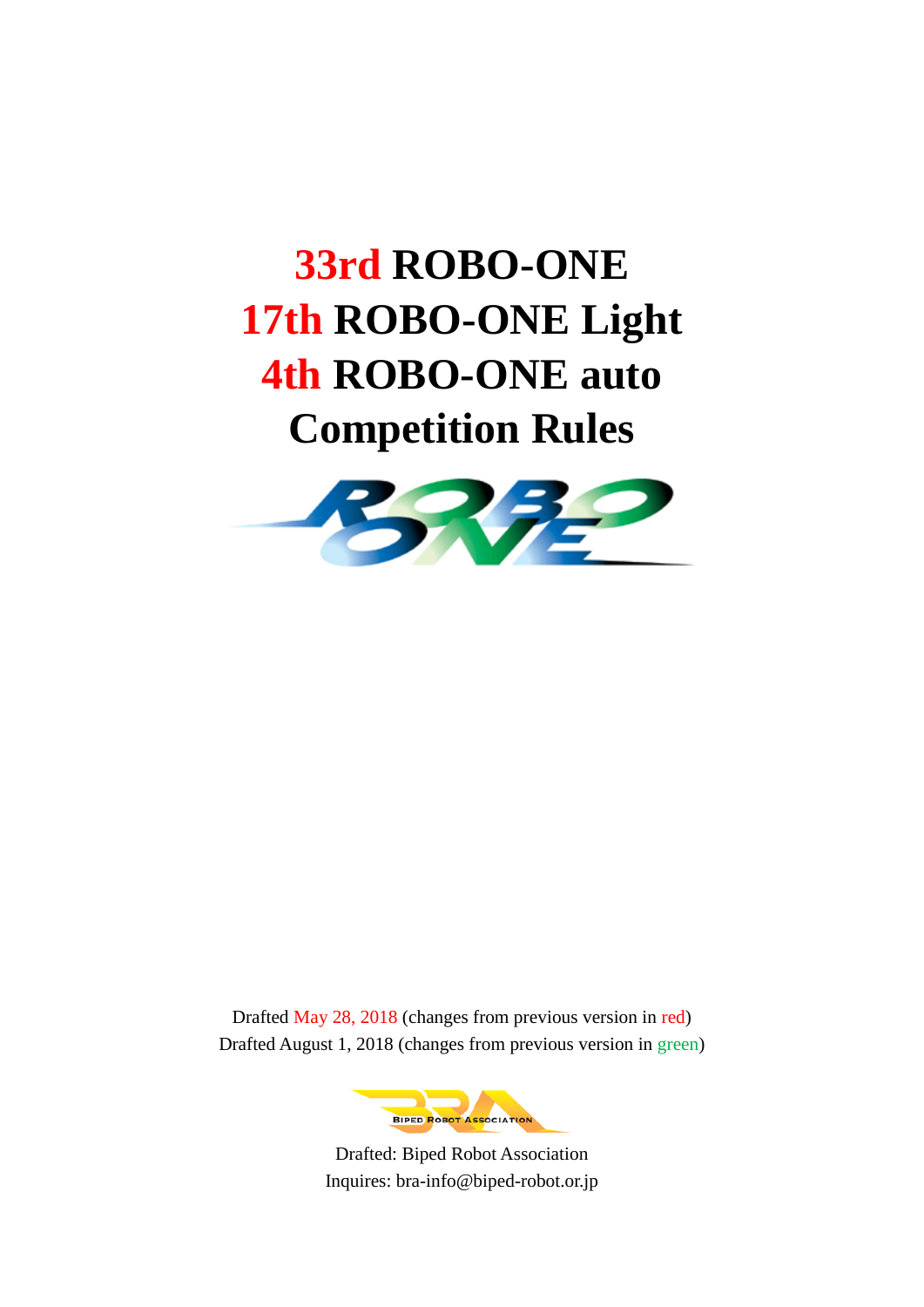

# **Participation Flow for 33rd ROBO-ONE / 17th ROBO-ONE Light / 4th ROBO-ONE auto**

The participation and attendance flow for the  $33rd$  ROBO-ONE /  $17th$  ROBO-ONE Light / 4th ROBO-ONE auto competition is as follows.

- 1) Publication of competition rules (3 months prior to the competition)
- 2) Participation applications received (from 1 month prior to the competition)
- 3) First day of the competition
	- ・ROBO-ONE Light Standards screening/ Preliminaries
	- ・ROBO-ONE auto Standards screening/ Preliminaries
	- ・ROBO-ONE Light Finals Tournament
	- ・ROBO-ONE auto Finals Tournament
- 4) Second day of the competition
	- ・ROBO-ONE Standards screening/ Preliminaries
	- ・ROBO-ONE Finals Tournament

\* Participant guide will be issued 10 days before the event as a guide. Please check it and join us. Especially the judges and the referee will check the ID card in the standards screening, Preliminaries, and the finals tournament. Please do not forget to print and bring it.

# **1 Publication of competition rules**

The competition rules are generally published on the official ROBO-ONE website [\(http://www.robo-one.com\)](http://www.robo-one.com/) three months prior to the competition.

# **2 Participation applications**

Participation in ROBO-ONE/ROBO-ONE Light/ROBO-ONE auto is open to all. There are no nationality requirements. Participation applications are only taken on the official ROBO-ONE website (http://www.robo-one.com). You must register as a competitor and register to participate. Complete the registration procedures by following the instructions on the screen. Applications are not screened, so when building your robot be sure to read the competition rules carefully to avoid rule infractions.

Team and robot names should be 20 letters or less.

Also, please be sure to register the photo of the robot by the day of the convention.

An operator can register one person for each robot. It is impossible for anyone other than the registered operator to steer the robot.

#### **Explanation 1**

Robot and team names may continue to be registered in Japanese, but you must also enter English names. At international competitions, the English names (letters) are used.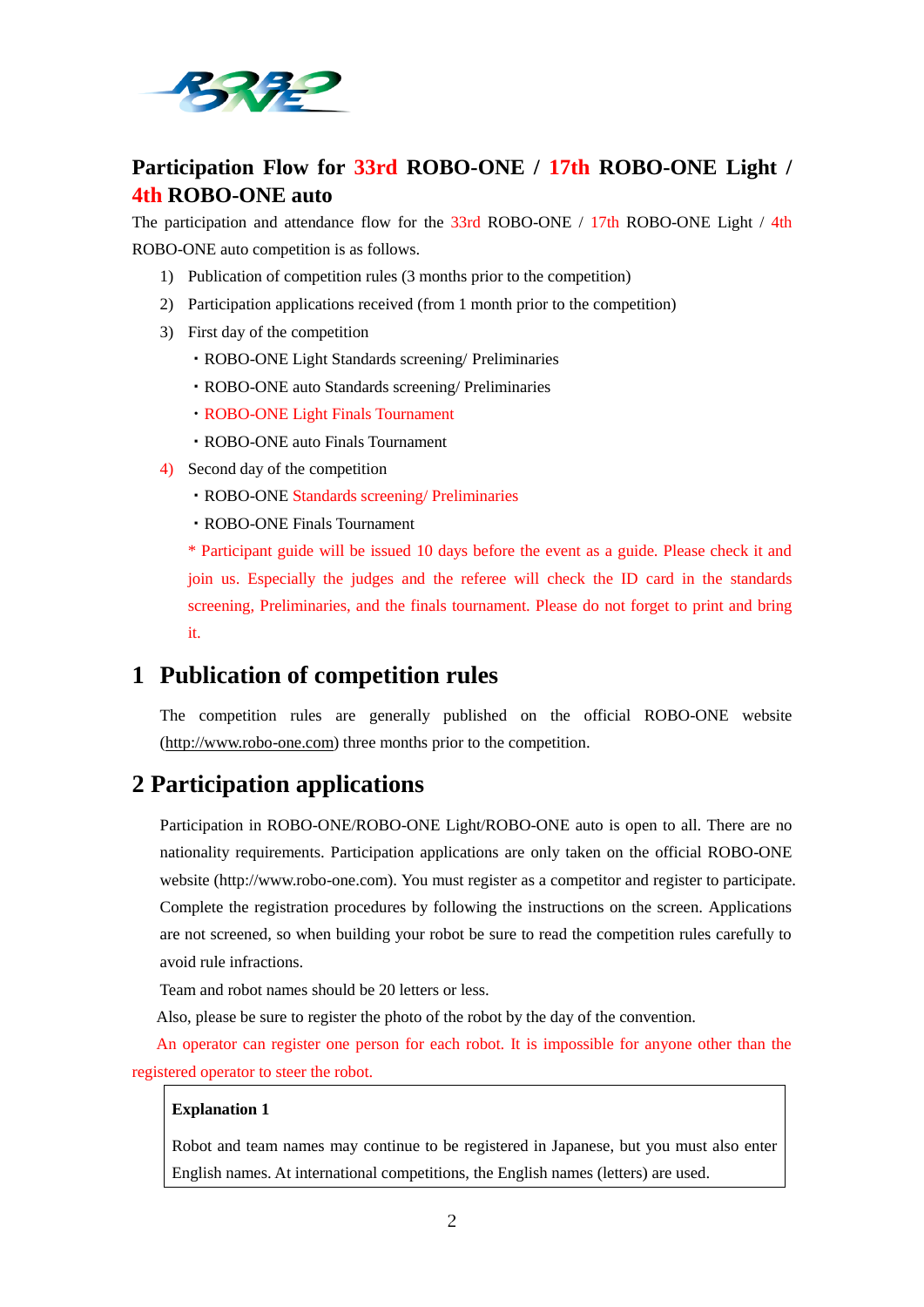

# **3 Standards screening**

In the standards screening, robots are screened for whether they have been created in accordance with the competition rules. The weight limits for this competition are 5 kg or less for ROBO-ONE auto 3 kg or less for ROBO-ONE and 1 kg or less or a certified robot for ROBO-ONE Light. Certified robots can participate in all classes if they satisfy the certified robot standards.

The standards for certified robots are as followed.

#### **Standards for certified robots**

- (a) Commercially available robot certified by the Biped Robot Association.
- (b) Complies with the rules stipulated for each certified robot listed on the official ROBO-ONE website.
- (c) Does not use optional parts other than the certified optional parts listed on the official ROBO-ONE website.
- (d) If making modifications beyond what is stated in the user's manual, etc. for a commercially available robot that is provided by the manufacturer, the weight must not increase more than 20% and the length of the left and right arms must not exceed more than 260 mm each. However, the weight must not exceed 2 kg.

Modifications may include adding color, adding stickers, adding head parts that do not enhance performance, decorating with paper, fabric, plastic, or sponge materials, and changing the software. Adding decorative lights and sensors and changing the control microprocessor are also permitted.

If your robot fails the standards screening, you will not be able to participate in the competition, so make sure to sufficiently review the rules and standards in advance.

# **4 Preliminaries**

In the preliminaries, the robots travel 4.5 meters (subject to change depending on the venue).

In the case of course-out or time-out, you can't participate in the final tournament.

Places are determined by the time to the goal, and the top 48(maximum) robots for ROBO-ONE,32robots for ROBO-ONE Light and 16 robots for ROBO-ONE auto (including the top 3 robots in the world rankings and robots certified at sanctioned tournaments) move on to the finals tournament.

The top 3 robots in the world rankings, robots certified at sanctioned tournaments are automatically in the finals, but they participate in the prelims for tournament seeding purposes.

# **5 Finals Tournament**

The final tournament will be held with each class of preliminary winners.

Only one robot per operator may participate in the finals tournament.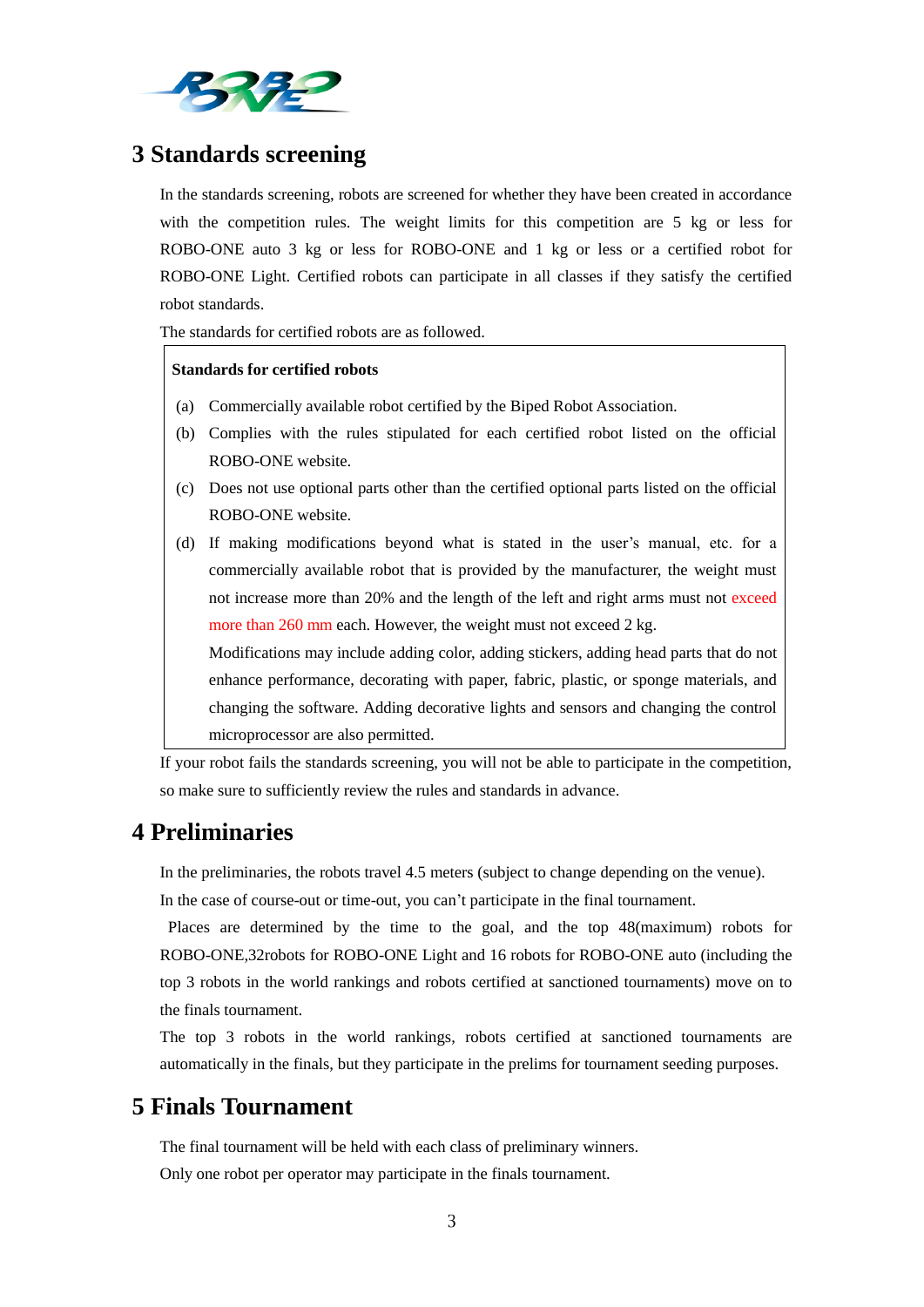

The competition consists of one round of 3 minutes and an overtime of 2 minutes, depending on the circumstances. There may be multiple overtimes, so have batteries, etc. ready.

Depending on the situation, the game time may be set to 2 minutes per round and an overtime of 1 minute without maintenance time.

Overtimes will not be performed in some cases.

# **ROBO-ONE Competition Rules**

# **1 Preamble**

The purpose of ROBO-ONE is to promote the fun and excitement of robots to more people. It aims to be a robot competition that is enjoyable for spectators and highly motivating for participants. For this reason, it emphasizes technological prowess and entertainment value over winning and losing.

Technical information is also released to the extent possible to promote the spread and sound development of robotic technologies.

# **2 About the Competition**

The competition involves matches in a preset ring between biped robots created by participants. The decision of referees and judges determine winners and losers. The competition consists of a tournament-style main round and a preliminary round preceding it.

# **3 Ring Standards and Conditions**

# 3.1 Ring

The size of the rings is shown in Diagram 1. There are cases where the game progresses simultaneously with two rings and the case where it progresses with one ring and the dimensions are as described respectively.

Surface bumps are  $\pm 1$ mm or less. There are no specifications regarding the material.

Do not place objects up to 2 m of the ring and 30 cm around the ring, down to 30cm to the floor around the ring. However, the referee can move this range freely. (See diagram 1-(3))



(1) With one rings (2) With two rings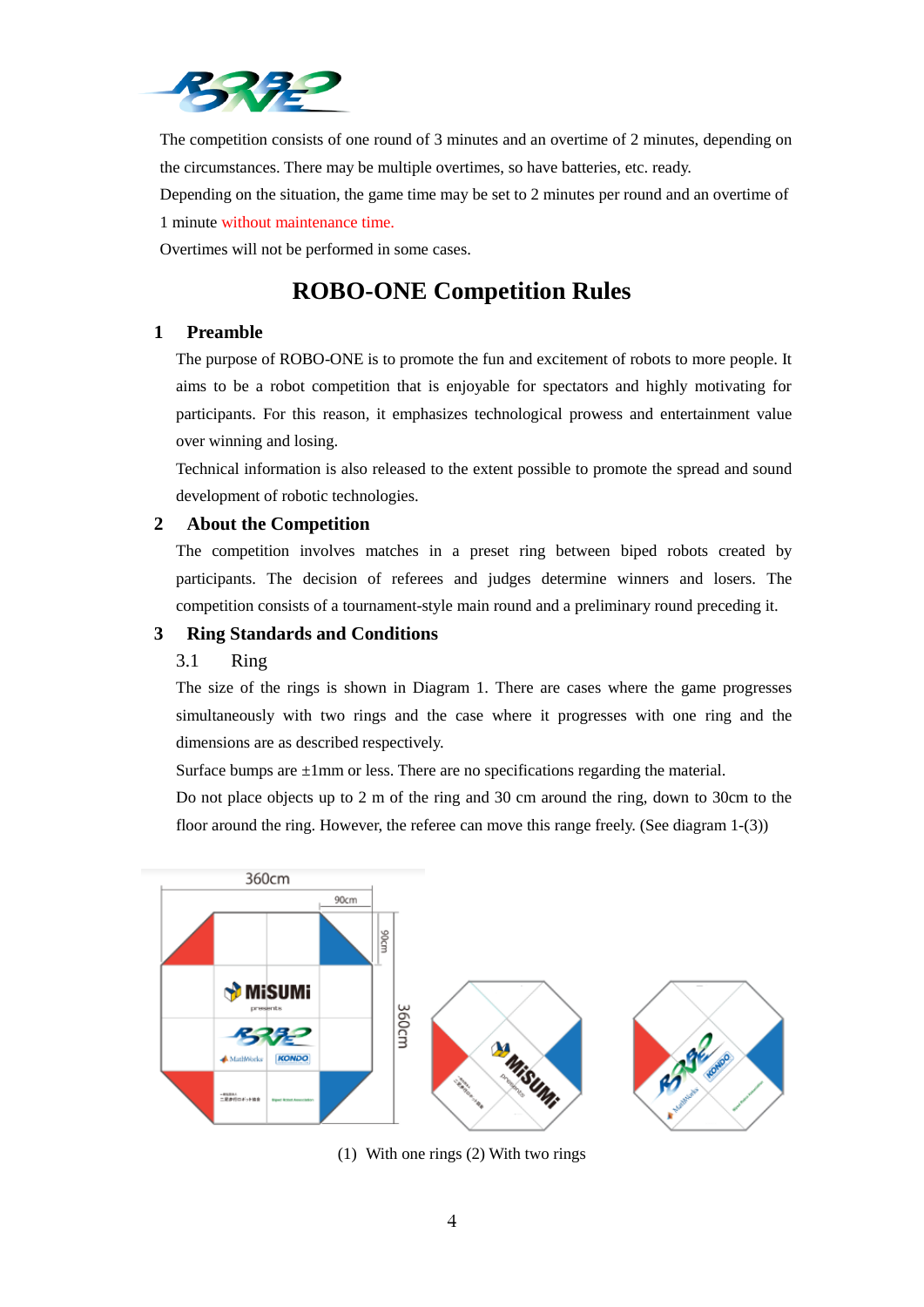



(2) Side view of the ring Diagram 1 the size of rings

# 3.2 Outside disturbances

There are no specific regulations on the photographic equipment used by general spectators, media members or competition officials. For this reason, if there is a chance that a participating robot will be impacted by indoor lighting, sunlight, infrared light from cameras or video cameras, flashes, or photographic lighting, etc., the participant is responsible for taking countermeasures.

# **4 Robot Standards**

# 4.1 Method of movement

Robots must be bipeds capable of walking with steps that are 10 mm or higher.

#### **Explanation 2**

Walking is not screened in the standards screening, but if a referee judges during the competition that this standard has not been met, the competition will be interrupted, and walking will be judged, so make sure your robot is able to walk right, left, forward and back taking steps that are 10 mm or higher. If it is not possible to judge whether it is 10 mm higher or not, judge it by going up and down to 10 mm board. Please be prepared. It is not being prohibiting to walk with step lower than 10mm during the game.

If the robot does not satisfy this standard, the referee gives 1 down and a correction time of 2 minutes. If you can't fix it, you will be a knockout. Everything related to the robot standards will be handled in the same way.

Robot standards are common to ROBO - ONE, ROBO - ONE Light, and ROBO - ONE auto unless otherwise specified.

Please prepare for regulations related to the referee instructions during the standard screening and game, so that you can operate as instructed.

Please refer to 8.1- (a) for the regulations of walking.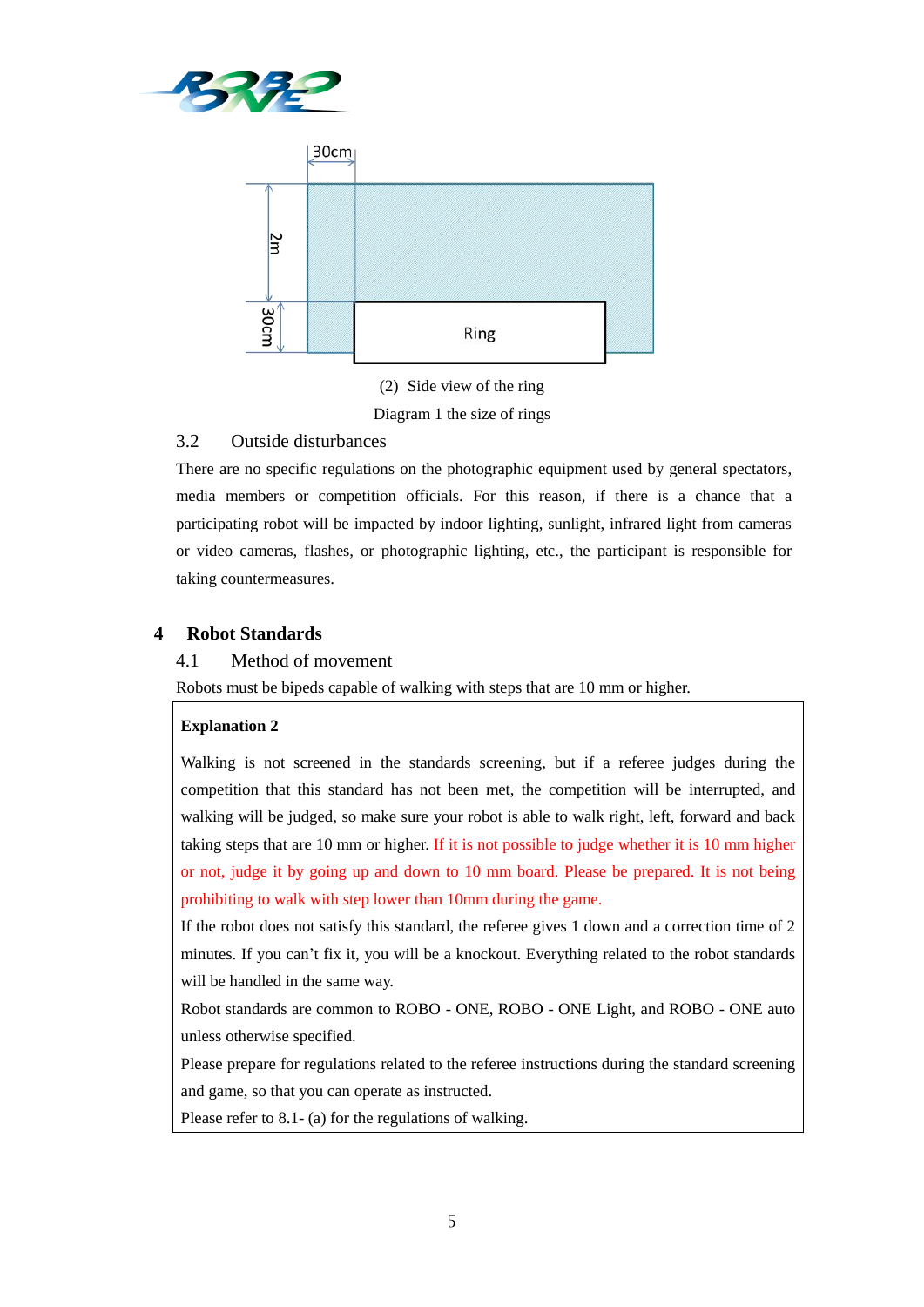

# 4.2 Robot standards

The robot's shape is open if the following rules are observed. However, it is required to be able to distinguish feet, two legs, two arms, trunk(torso) and head.

4.2.1 Rules on feet and legs

(a) The size of the soles of the feet (the part that contact with the ground) is stipulated per weight category as shown in Table 1. The length of the sole from front to back must be X% or less of the length of the leg. **However, soles can be no longer than Y cm.** The width of the sole from right to left must be  $Z\%$  or less of the length of the legs. Leg length is measured from the axis of forward and back movement at the very top of the leg to the sole of the foot when the leg is fully extended.

| Robot Weight                           | X   |                 | Z   |
|----------------------------------------|-----|-----------------|-----|
| 1 kg or less (ROBO-ONE & Light & auto) | 55% | $10 \text{ cm}$ | 35% |
| 2 kg or less (ROBO-ONE & auto)         | 50% | $11 \text{ cm}$ | 30% |
| 3 kg or less (ROBO-ONE & auto)         | 45% | $12 \text{ cm}$ | 25% |
| 5 kg or less (ROBO-ONE auto)           | 40% | $13 \text{ cm}$ | 25% |
| 7 kg or less                           | 35% | $14 \text{ cm}$ | 20% |
| 10 kg or less                          | 30% | $15 \text{ cm}$ | 20% |
| Over $10 \text{ kg}$                   | 25% | $16 \text{ cm}$ | 15% |

Table 1 Robot Sole by Weight

(Figures for weights over 3 kg are for reference.)

## **Explanation 3**

As shown in Diagram 2, the leg length is the length from the axis of forward and back movement to the sole of the foot. The size of the foot is measured as shown in Diagram 3. We are planning to miniaturize foot size at future events.



(b) If in the shape of a clog (*geta*), the sole length is measured as the length of the red line in Diagram 4.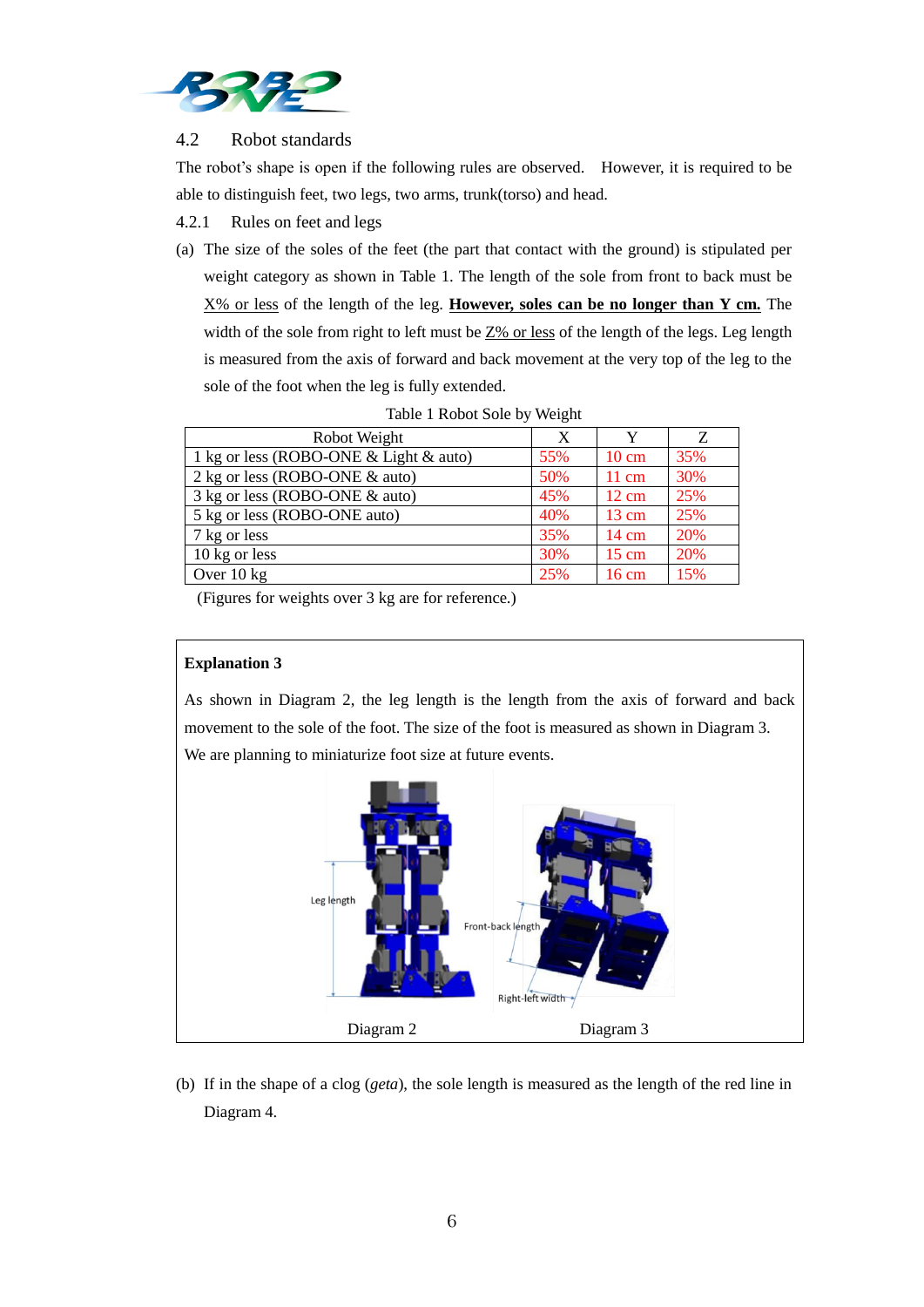



Diagram 4

(c) When the robot is standing, the lines tracing the outermost perimeter of the soles of the left and right feet must not overlap when looked at from above.

# **Explanation 4**

In the structure shown in Diagram 5, the lines tracing the outermost perimeter of the soles overlap, so the robot would not be allowed to participate. (The dark blue portion is the area that would be judged to overlap.)



- (d) Suction/absorption devices (including adhesive materials) must not be placed on foot soles.
- 4.2.2 Arms, tails, etc.
- (a) The length of parts that move away from the trunk must be  $Z$  cm or less, as shown in Table 2 by robot weight. The judge will measure the length of the arm in the attack state extended back and forth. (see Diagram 6).

| Robot Weight                           |                 | <b>Range of</b>              |  |
|----------------------------------------|-----------------|------------------------------|--|
|                                        |                 | <b>Movement</b>              |  |
| 1 kg or less (ROBO-ONE & Light & auto) | $26 \text{ cm}$ | Within 120%<br>of leg length |  |
| 2 kg or less (ROBO-ONE & auto)         | $25 \text{ cm}$ |                              |  |
| 3 kg or less (ROBO-ONE & auto)         | $30 \text{ cm}$ |                              |  |
| 5 kg or less (ROBO-ONE auto)           | $35 \text{ cm}$ |                              |  |
| 7 kg or less                           | $40 \text{ cm}$ |                              |  |
| 10 kg or less                          | $45 \text{ cm}$ |                              |  |
| Over $10 \text{ kg}$                   | $50 \text{ cm}$ |                              |  |

Table 2 Standards by Weight for Parts that Move Away from the Trunk

(Figures for the 5 kg or less category to the over 10 kg category are for reference.)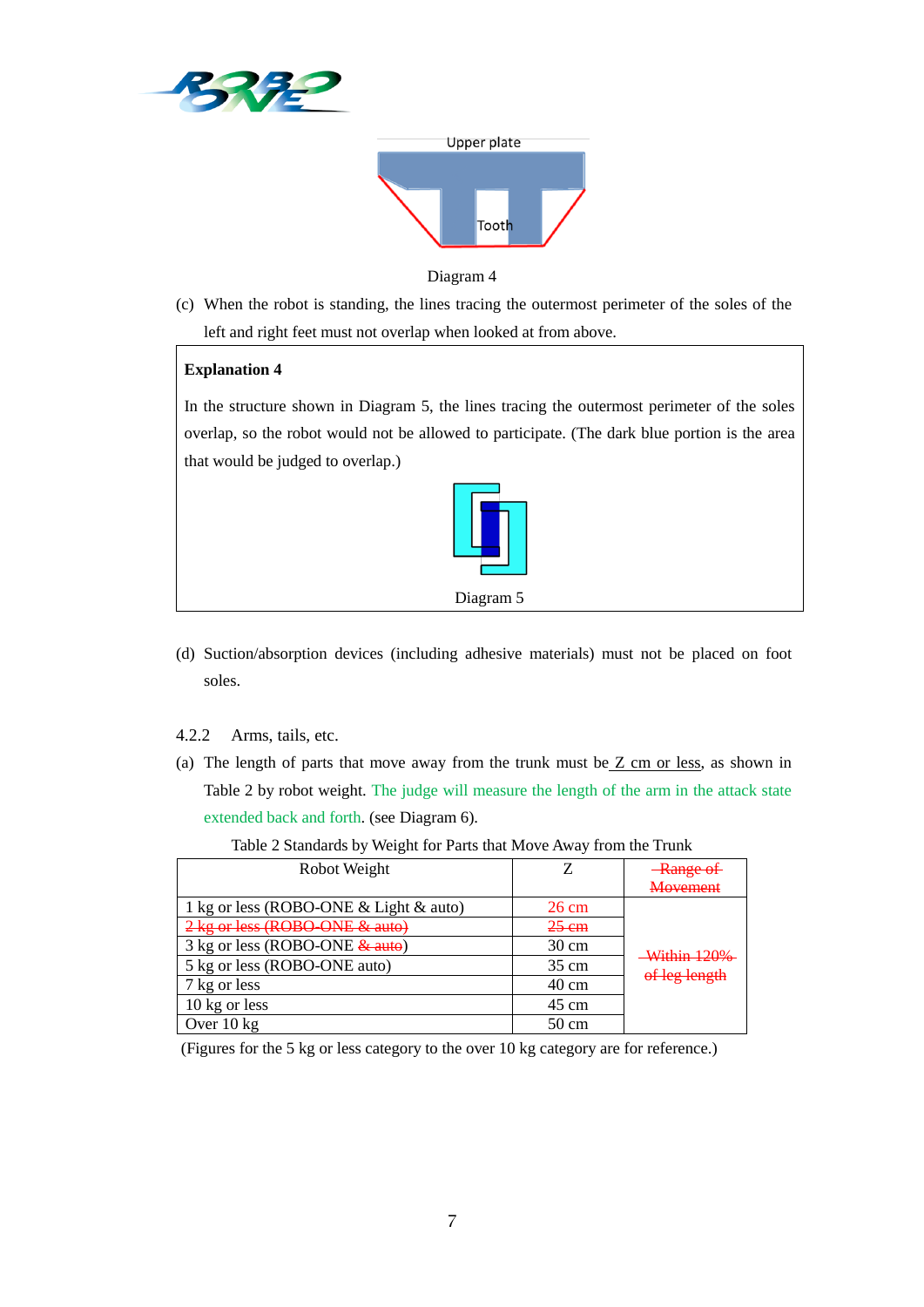



# ・**4.2.3 Battery safety management**

For the safety control of a battery, you must bring altogether batteries used in the hall and take the examination by the start of the competition. (For details, refer to participant guide)

When it is judged that there is a dangerous possibility of leading to serious accidents, such as, the main part of a battery having swollen extremely, or serious damage of main part, cables, and connectors, it is collected on that spot and keeps by the management until after the end of the event.

The battery which safety has checked is attached a "checked seal."

Since batteries without the seal cannot be used, attach the seal till the end of the event.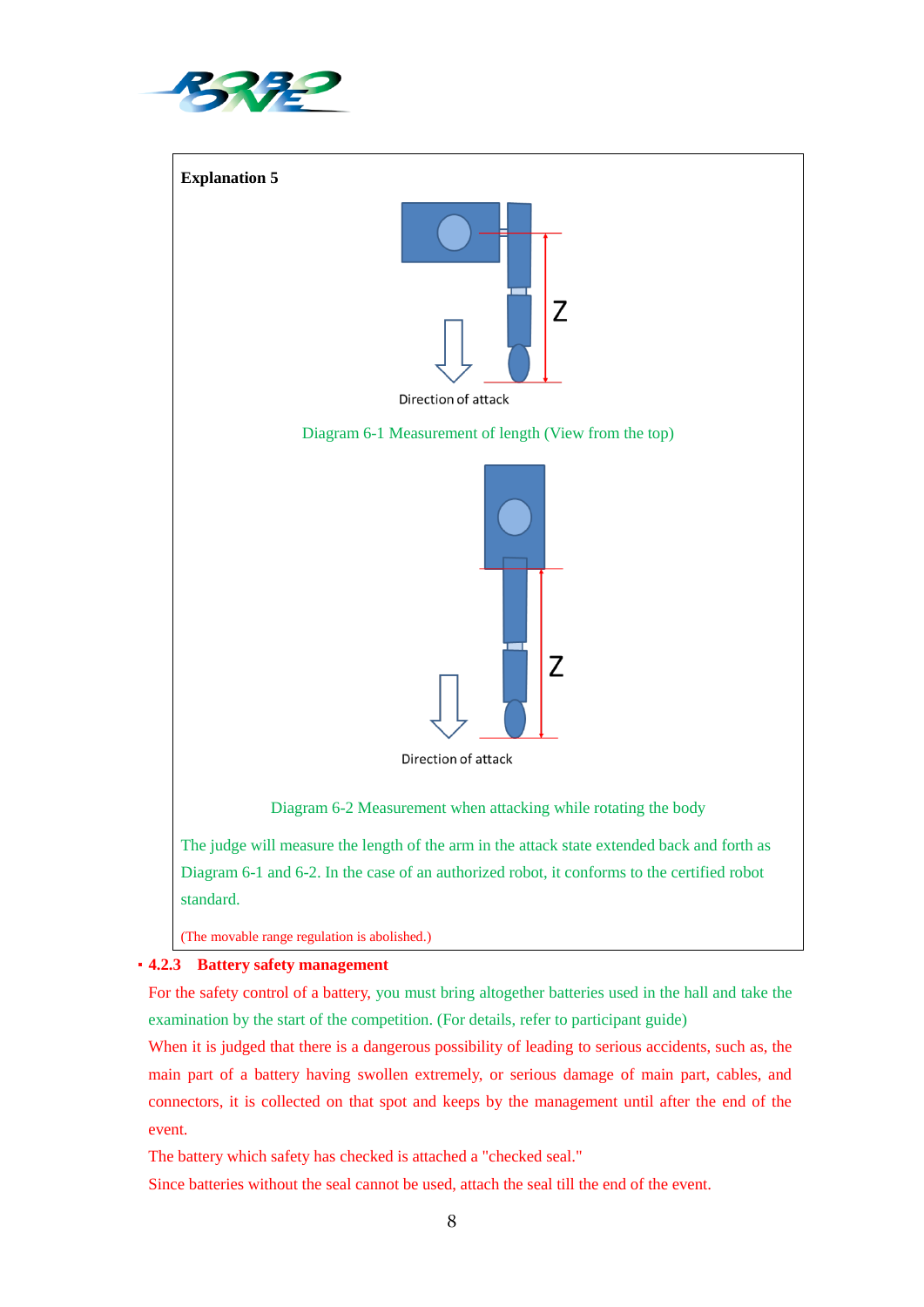

When it turns out that the battery without the check seal is used and charged, it is considered as the target of penalty as equivalent for a red card in the next primary or the game.



#### Diagram 7 checked seal

# 4.2.4 Center of gravity rules

(a) The robot's center of gravity in the vertical direction must be clearly higher than the axis of forward and back movement at the very top of the legs. Also, when measuring center of gravity, parts like hands used for attacks must be placed below the axis for moving them away from the trunk. Center of gravity is measured using the seesaw method.

# **Explanation 6**

Center of gravity is measured with the legs fully extended and the hands placed lower than when horizontally extended (see Diagram 7). Program the robot so that it can get into a position that allows its center of gravity to be measured (see Diagram 8).

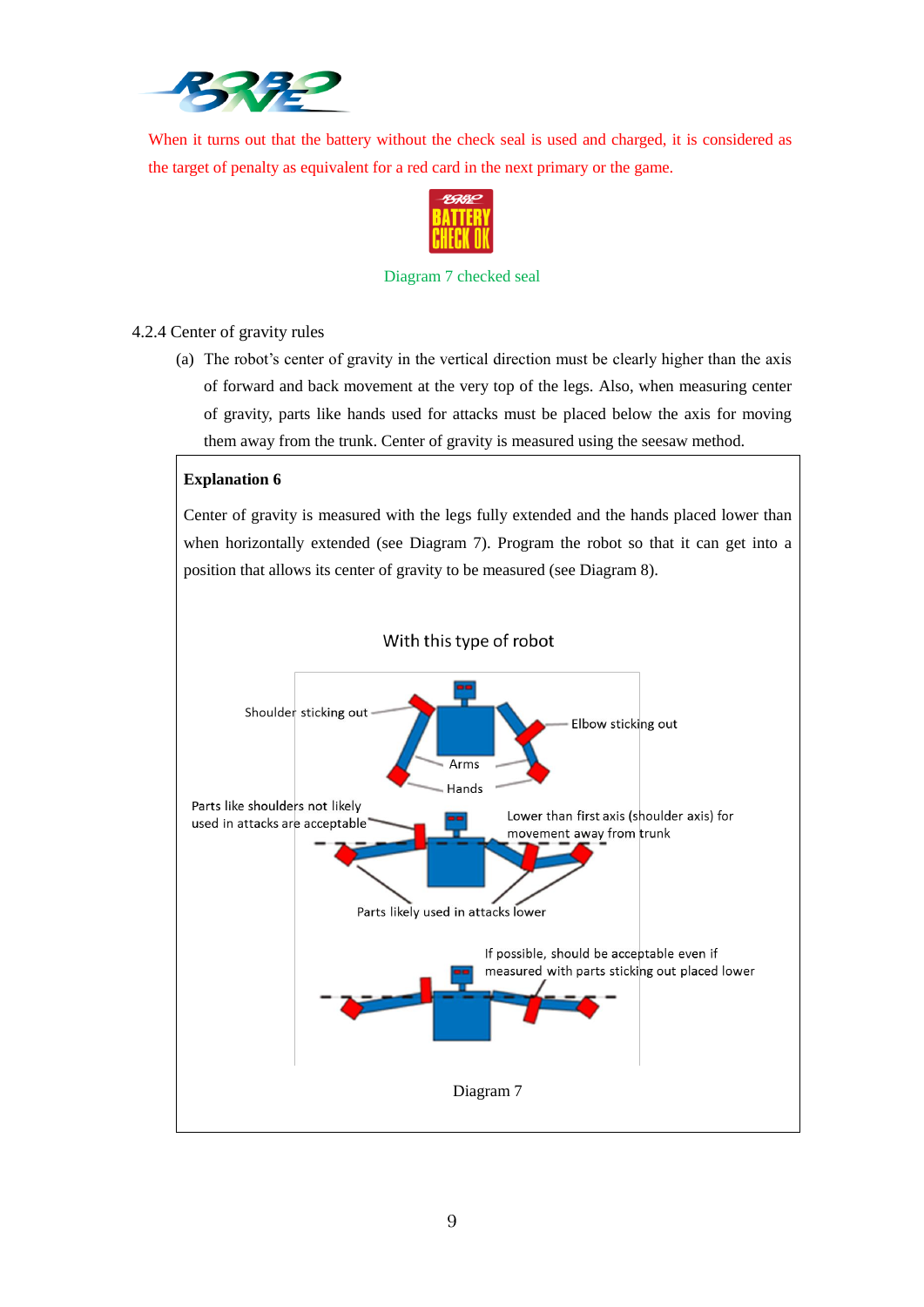



#### 4.2.5 Prohibitions

(a) The power source must be mounted inside the robot.

#### **Explanation 7**

If the battery is exposed on the outside, there is a risk of shorts are fire, so position the battery to prevent shorts and battery damage in normal matches between robots made of metal and plastic, etc. Also, adequately protect circuit boards and power-supply lines.

If judged to be in a dangerous position, a red card (1 "down") is assessed, and if it is not repaired within 2 minutes, a technical knockout is assessed. If there is smoke or fire, a technical knockout is immediately assessed.

For example, if the battery cover comes off during the match and exposes the battery, the referee judges that there is risk involved and orders it repaired. This count as 1 "down," and the repair time is 2 minutes, the same as timeout rules.

At this time the participant is not allowed to increase the weight or change the position of the center of gravity. Repairs could include screwing the cover down or taping it down with plastic tape, etc.

Also, install the power switch in a position that is easy to operate and protect it against malfunctioning with a cover etc. The game will continue even if the switch turns off by contact of robots during game.

(b) Parts that could hurt someone are not allowed.

#### **Explanation 8**

The judge checks in the standards screening by directly touching the parts, and if judged to be a danger, the participant is asked to make repairs. If repairs cannot be made, the robot is disqualified. Make sure to conduct adequate processes such as deburring.

**(c)** Robots must not have jamming devices or other devices that intentionally disrupt the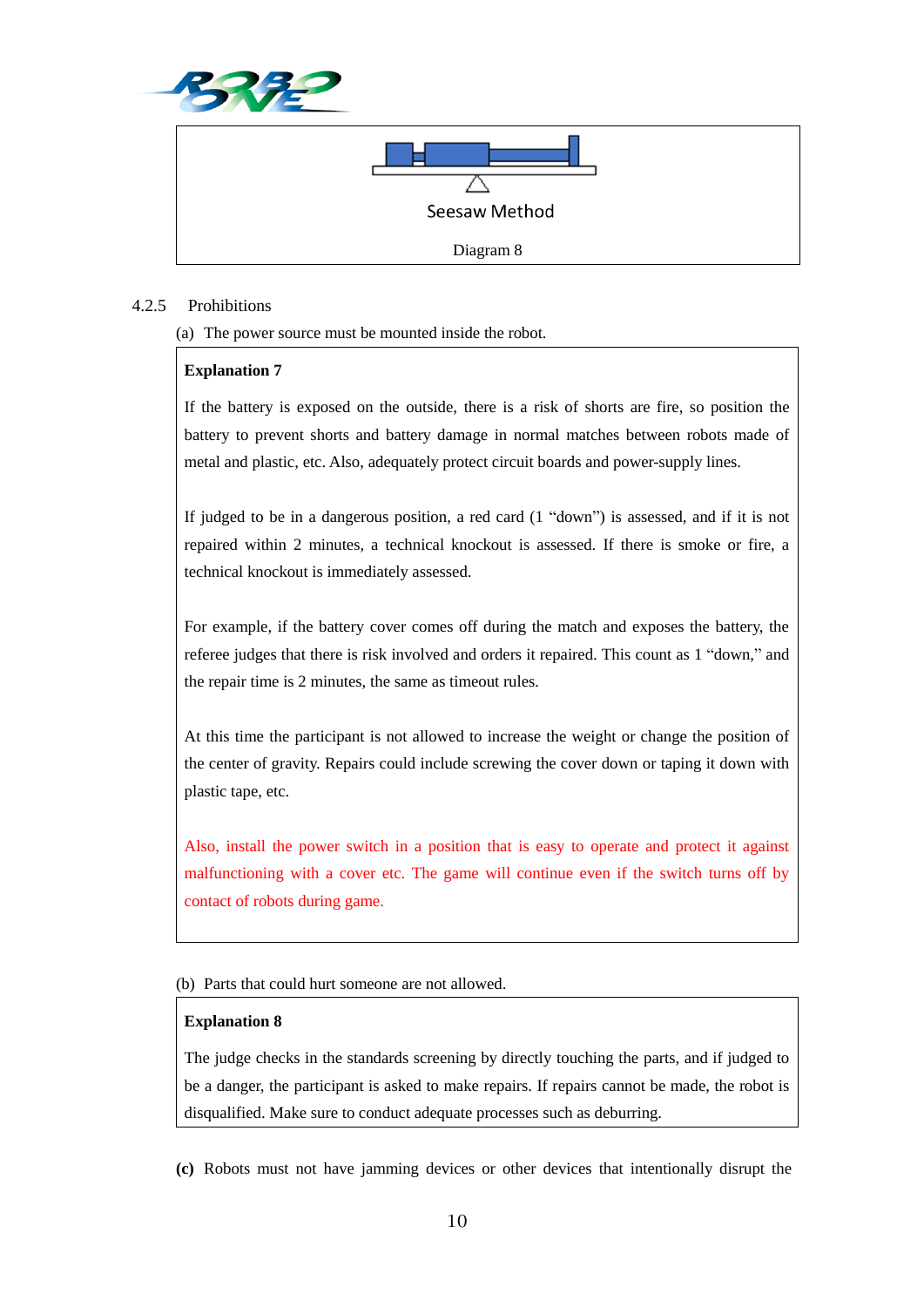

opponent's control such as lasers or strobes. **However, sensing equipment such as laser range sensor is excluded.**

- (d) Robots must not use any parts that could damage or dirty the ring.
- (e) Robots must not have objects, liquids, powders, or liquids that can be blown at the opponent.
- (f) Robots must not have devices that ignite.
- (g) Robots must not have weapons that could damage the opponent or ring. Dangerous objects like knives or things that revolve at high speeds are prohibited.
- (h) Robots are not allowed to fly or move using fans or propellers, etc. that revolve at high speeds.
- (i) In addition to the above, if a judge or referee judges something to be antithetical to the spirit of ROBO-ONE, it is ruled non-compliant.
- (j) Robots are not allowed to have structures that hook other things or have hands, arms or tails that hold highly adhesive materials, hooks among others.

(k) When decorating, keep the robot7s decoration in a length that does not touch the ring when standing upright and walking.

#### **Explanation 9**

When a robot grabs and knocks down its opponent using a hooking structure or with hands made with a highly adhesive material, the attack is not valid.

If the referee decides that it is against the regulation, makes it 1 down and asks the player to make correction within 2 minutes.

It is desirable that the structure to be caught is about 120 degrees or more in the case of bending.

In the standard screening, the judges judge strictly whether the paper sticks to stickiness.

However, this does not mean that grabbing, pinching or hugging actions, etc. are disallowed. **Explanation 9-2**

Dazzling high-brightness LEDs etc. may be judged to be disturbing lights to the driver, so it is desirable that they be able to dim the light and turn off.

#### 4.3 Shape may not be altered

Robots must not be modified to alter their shape at any time during the preliminaries and finals.

#### 4.4 Replicas not allowed

Robots that replicate the shapes or forms of existing characters or people not authorized by the Biped Robot Association the ROBO-ONE committee, as well as use of their illustrations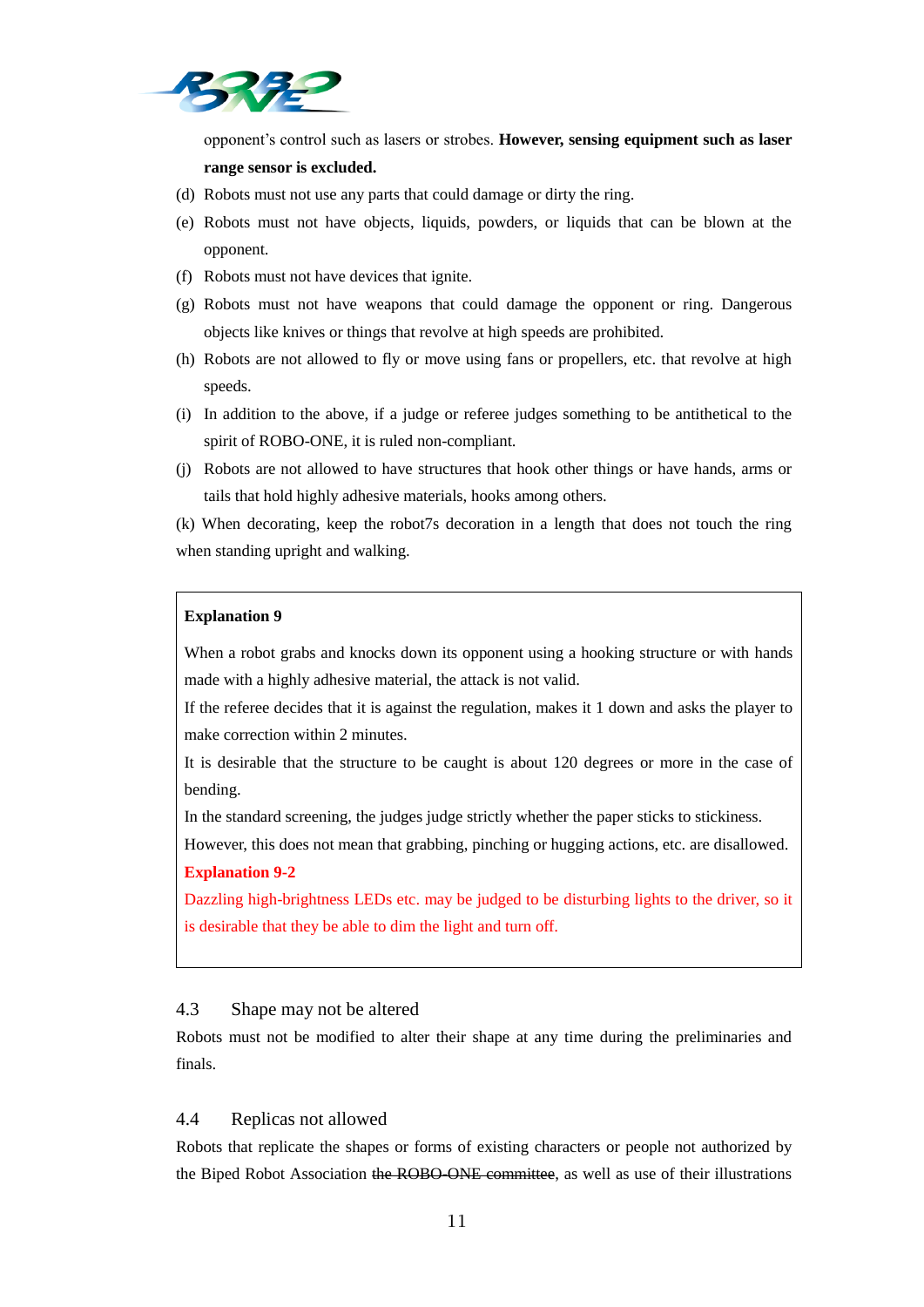

or photos, etc., are prohibited. Copyrighted music and voices, trademarked names and other equivalent items also must not be used.

When necessary, the participant must obtain permission.

In addition, if you receive permission, contact the Biped Robot Association in advance.

## **5 Robot Control**

# 5.1 Prelims/Finals Control Method

During the prelims and finals, robots may be self-controlled by a computer or controlled manually by a human operator. If controlled manually, wireless communications must be used (radio, infrared, etc.). Participants must consider match conditions (light, sound, radio waves) and take steps to keep from obstructing control by the opponent even if using the same system. If using low-power, weak-signal radio control, use a wireless system with eight or more frequency channels. Also, if using an RC proportional controller, have at least eight crystal oscillators available.

#### **Explanation 10**

RC controllers should use the following frequencies. 27 MHz band: 26.975-27.255 MHz (12 bands, 1 to 12) 40 MHz band: 40.61-40.75 MHz (8 bands, 61, 63, 65, 67, 69, 71, 73, 75) AD band (25 MHz weak, 20 bands) 2.4 GHz band, 5 GHz band Approved wireless LAN, Bluetooth, ZigBee, etc. may also be used.

Use of wireless formats not approved in the host country is prohibited.

You should use systems that allow eight channels to be used simultaneously.

Preparations may be performed by friends or a team. After participants in the finals tournament are determined, wireless frequencies are assigned to the robots. If using a remote controller, have the crystal oscillators available up to this time.

5.1-2. ROBO-ONE auto's robot operation method

Through preliminaries and the finals tournament, the robot must be an autonomous motion by a computer and a sensor installed in the robot during the game. However, the robot is connected to the network and the robot can exchange information without human operation.

The robot is designed to start its motion at the beginning signal of the referee and to stop the motion with a wait or a stop signal, and at this time human manipulation is permitted.

However, it shall be equipped with wireless start, stop, and depower mechanism. You cannot touch until the robot is completely stopped.

Also, do not touch the controller during the game. Therefore, take countermeasures such as hanging the controller from the neck to quickly stop or depower the robot.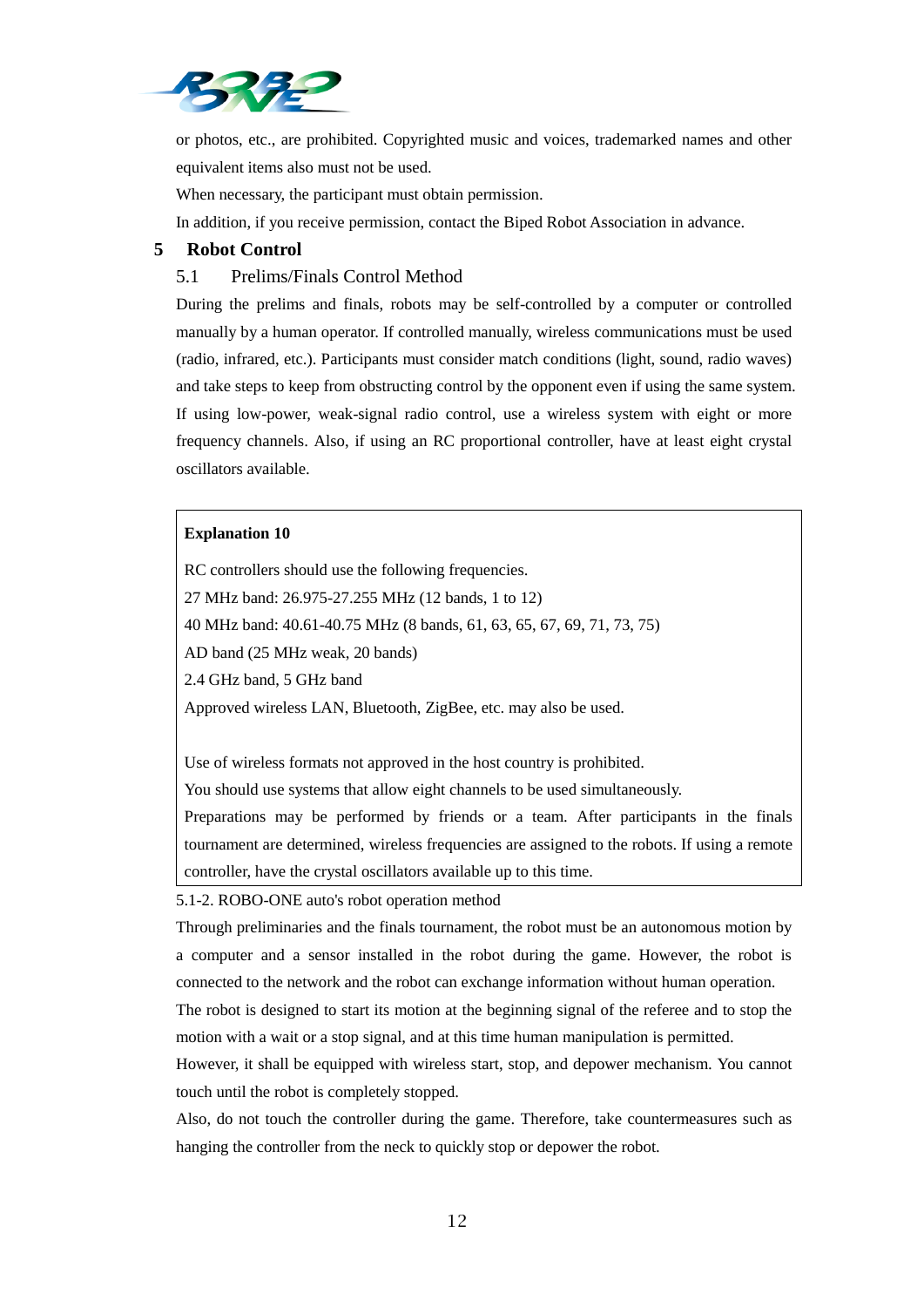

#### **6 Prelims Format**

- (a) Each robot travels 4.5 meters. The width of the lane is 90 cm. (See Diagram 9. This may change depending on the venue and operational circumstances.) The time limit is 1 minute. Decide the ranking by the time to the goal. In the case of course-out or time-out, you can't participate in the final tournament.
- (b) Travelling in the direction of the goal must be accomplished by walking only—the left and right foot alternate in being put forward. The feet do not need to alternate if making adjustments to stay in the lane or change the robot's direction, etc.
- (c) Robots must not move toward the goal when anything other than its feet soles are touching the ground.
- (d) If the robot falls over, it gets up at that spot and continues the competition.
- (e) The lane uses the ROBO-ONE ring, but a part of the course may have a sheet with a thickness of 10 mm or less placed down on it and affixed with double-sided tape. Two types of sheet material are used, one with good grip and one that is slippery. (Changes may be made depending on the circumstances at the venue.)
- (f) The order in the prelims is determined randomly and the robots race in the predetermined order. A 10-second penalty is assessed each time a participant passes their place in the order. If a robot is unable to complete the race, the number of passes is limited to 2 times.





#### **Explanation 11**

In future competitions, there will be more large bumps, or a target will be set up midway that has to be punched, etc. to promote higher levels of walking and attack abilities.

# **7 Finals Tournament**

(a) Matches are generally 1 round of 3 minutes and are won by knockout or number of "downs." Depending on the number of participants and other circumstances, the match time may be changed.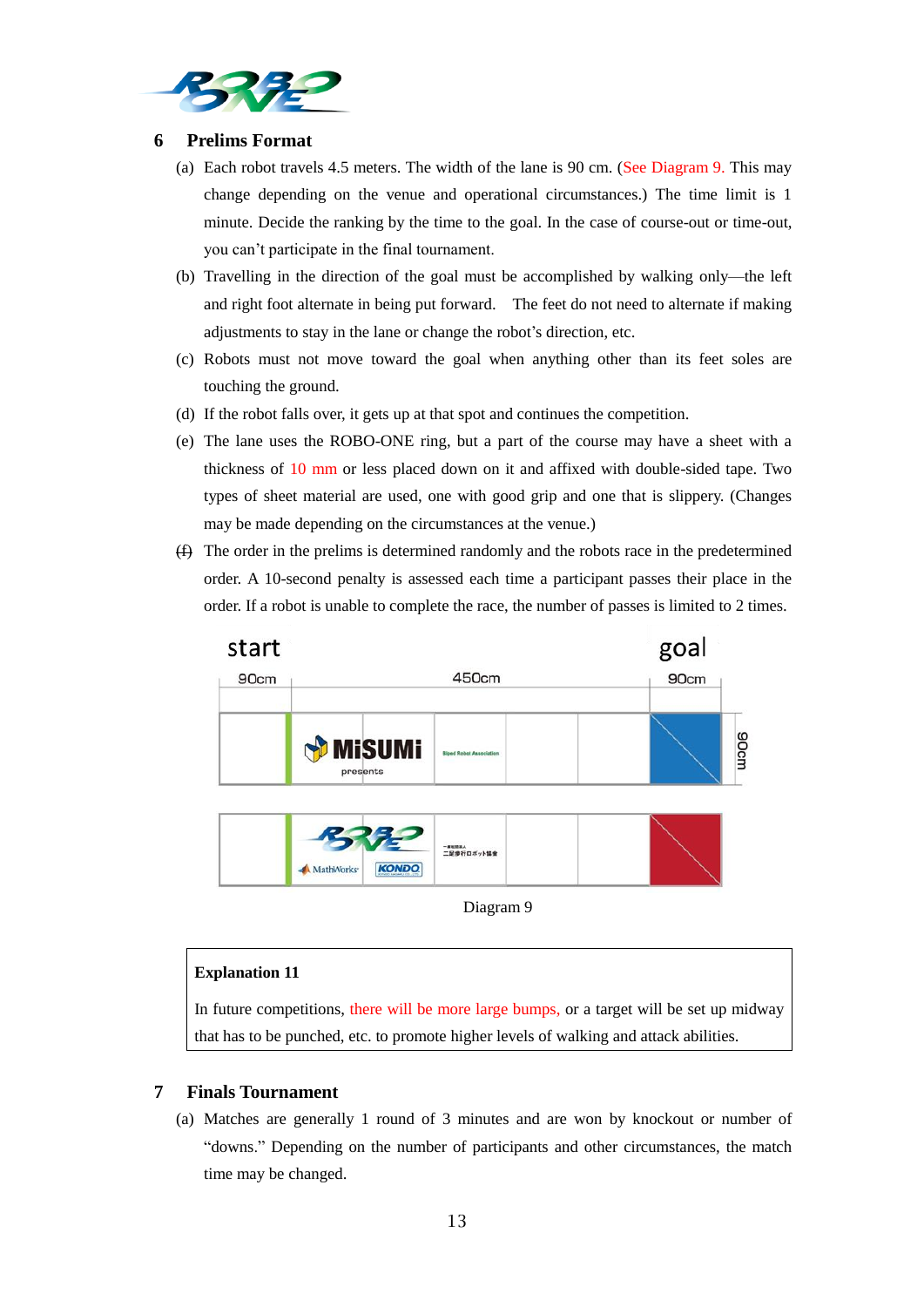

(b) The referee issues yellow cards and red cards according to circumstances, but it becomes one red card with two yellow cards. Red cards are handled equally as one "down".

# **Explanation 12**

A 1-point difference in the number of yellow cards cannot determine a victory. Only the difference in the number of downs (including two yellow cards) determines which robot won. However, this does not apply to overtime.

(c) When neither robot secures a victory in one round, there is a 2-minute overtime round that is decided by sudden death—whichever robot scores a down first wins. If there is no winner even after overtime, victory is determined by the judges on points. However, if it is the final contest, depending on the situation, there may be overtime. Also, when there are large numbers of participants, victory may be determined by decision without conducting overtime.

#### **Explanation 13**

Judgment of games is done as follows.

<In the usual round>

The number of downs (including red cards) will determine the outcome. Winning or losing is not decided by yellow card difference.

<Overtime round>

If winning or losing cannot be decided, the judges will score based on the number of yellow cards, the number of slips-downs and the number of offenses within the extension time and decide on winning or losing. At this time the yellow cards in the round will be handed over. The number of slip downs and attacks are not handed over.

<Re-overtime round>

If the judge cannot judge it, we will perform re-overtime round, but at this time without a maintenance time (battery exchange is not allowed), we will immediately extend for 2 minutes.

If there is no down, decide the outcome by the number of slip down. In the case of the same number of slip downs, decide by the number of attacks. Furthermore, if it is the same number, we do further extension without maintenance time.

<In the non-overtime round>

Just like the above "Overtime round", the judges will score based on the number of yellow cards, the number of slips-downs and the number of offenses within the extension time and decide on winning or losing.

If it is impossible to judge by any means, it will carry out an extension round in the same way as "Re-overtime round" above.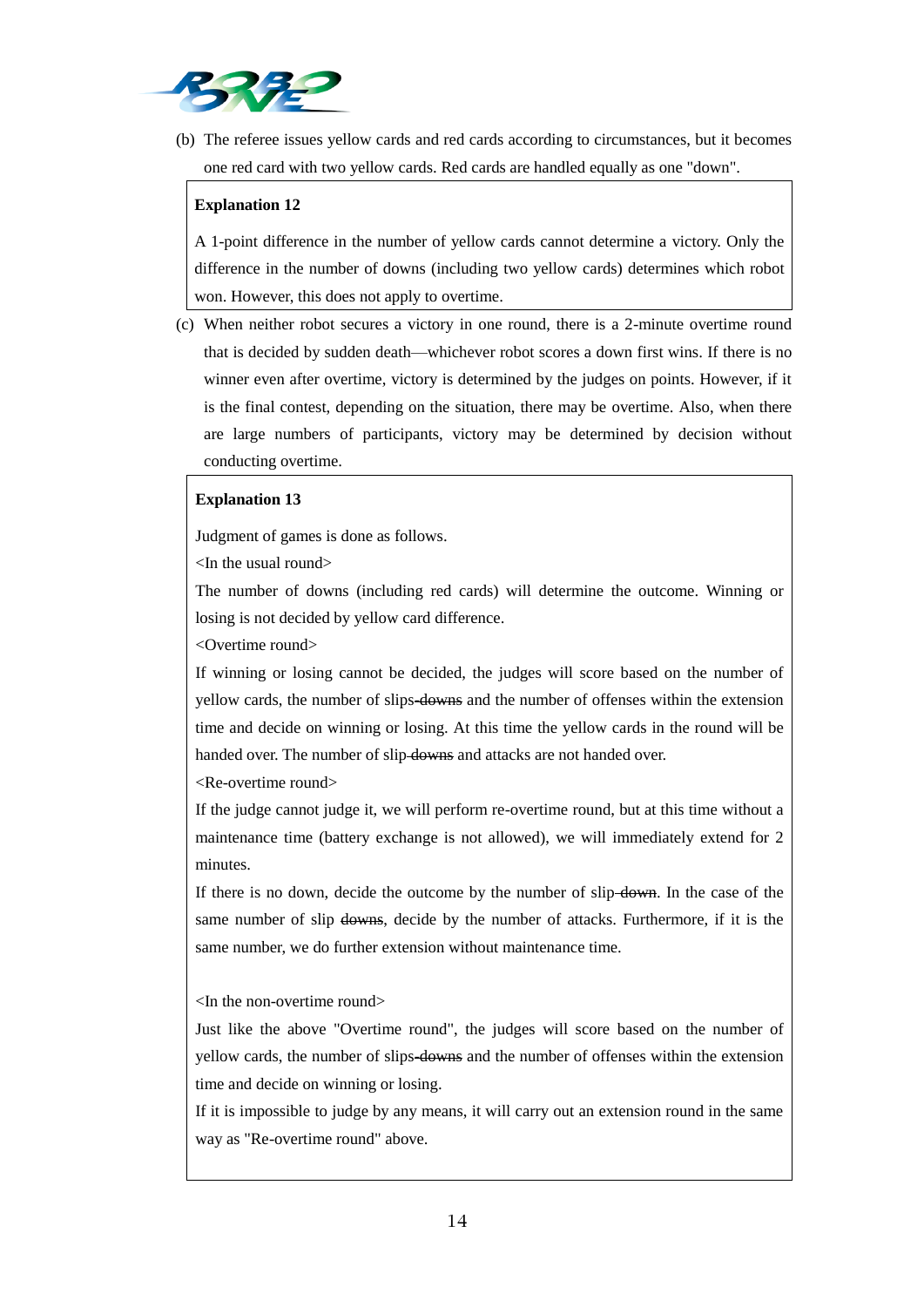

(d) The preparation time to the start of the game shall be within 2 minutes, if it exceeds this, it shall be defeated. However, if there is an application for late arrival by a participant or an agent during the preparation time, we will wait for the participants to be ready. Give a red card every 2 minutes from the time the preparation time passes.

## **Explanation 14**

The match order is listed on the tournament schedule, so be ready at your match venue by the start of the match three matches prior to yours. After you are called, the match proceeds in accordance with the above competition rules.

The tournament schedule is updated in real time, so check it to confirm the progress of the matches.

- (e) The ring has a red corner and a blue corner; the left side of the tournament schedule is red, and the right side is blue. When the schedule is written vertically, the upper is red and the lower is blue.
- (f) There are rules on where participants may stand during the competition to allow spectators to enjoy the technological brilliance and entertainment value of the robots and to record the proceedings for video distribution. During finals matches (not including timeouts) and the prelims, participants must not enter the ring or touch the robots. Touching a robot results in a yellow card.

#### **Explanation 15**

Participants are everyone around the ring, including the people operating or controlling the robots, people participating in teams and other supporters, etc. **People other than those controlling the robots may not stand.** 

Please follow the instructions of the referee as to where the contestants stand in the convention venue.

#### **8 Match Rules**

- 8.1 Walking
- (a) If instructed by the referee, the robot must lift the soles of its feet at least 10 mm off the ground and proceed forward, backward, left and right for at least three steps.

If the walking of regulation can't be done, give 1 down and give 2 minutes correction time. If it can't be modified, it will be knocked out. (Refer to explanation 2 in 4.1)

(b) Robots are not allowed to walk in a crouching position, and the judgment on this is made by the referee.

#### **Explanation 16**

Walking in a crouching position refers to when the knee joints are at 90 degrees or less, or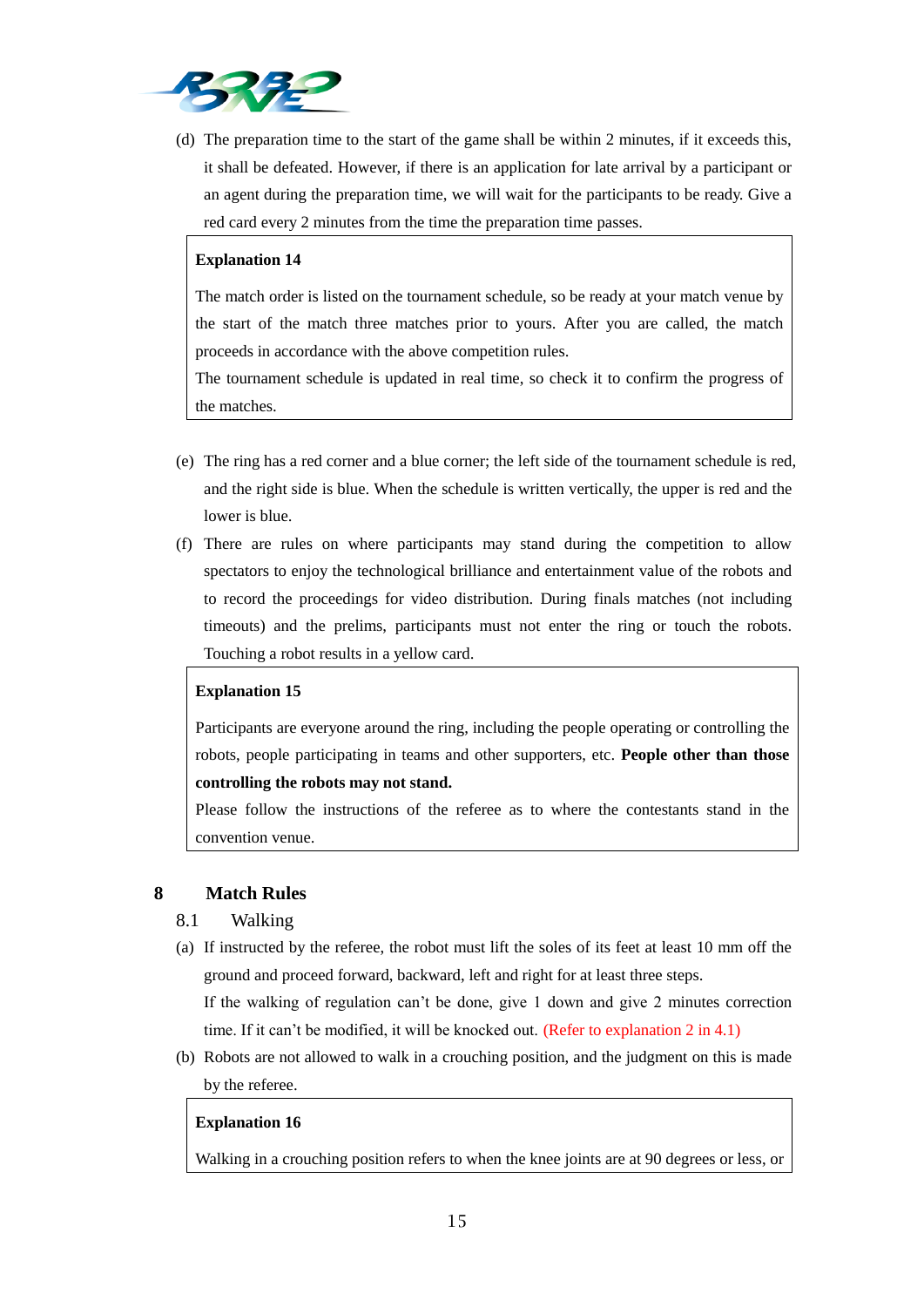

when crouching with the hip joints open 90 degrees or more left to right. The same applies when two servos are used for the knee joint (see Diagram 10). This is not the limitation for the swing leg.  $\checkmark$ : OK or more  $90^\circ$ or more 90° or less Knee joints with 1 axis Knee joints with 2 axes Hip joints Diagram 10

# 8.2 Match Proceedings

- (a) The referee calls the start of the game "Hajime", the end of the game "Yame", and "Mate" to stop the game. At this time, the referee stops the timer as necessary. To resume, call "Hajime". After the opponent gets down (slipping, standing) and gets up, you can start an attack with a "fight" signal.
- (b) If the opponent goes down, the other robot must back away 1 m or more from the opponent. If the opponent goes down, you must leave a distance that does not disturb your opponent's getting up.

#### **Explanation 17**

Since the same rule is adopted also in ROBO - ONE auto, please be able to detect that opponent is down. It is a yellow card when you disturb opponent's getting up or attack. However, in the case of ROBO - ONE auto, if the opponent gets up, even if there is no instruction of the referee, it is possible to attack. At the time of game restart or at the start of the extension game, depending on the judgment of the judges, there are cases where the robot is placed at a short distance for easy detection of the position of the opponent.

- (c) When a robot goes down and does not get up after the referee counts to ten, it is a knockout (K.O.), and the other robot is awarded the victory. The count will continue even if the round has ended.
- (d) If robot fall after doing own attack, even opponent go down it is not a "down" but "slip". However, if you can't get up during 10 counts of referee, it will be knocked out.
- (e) When a robot is knocked down three times during the same match, it is ruled a knockout and victory is awarded to the opponent.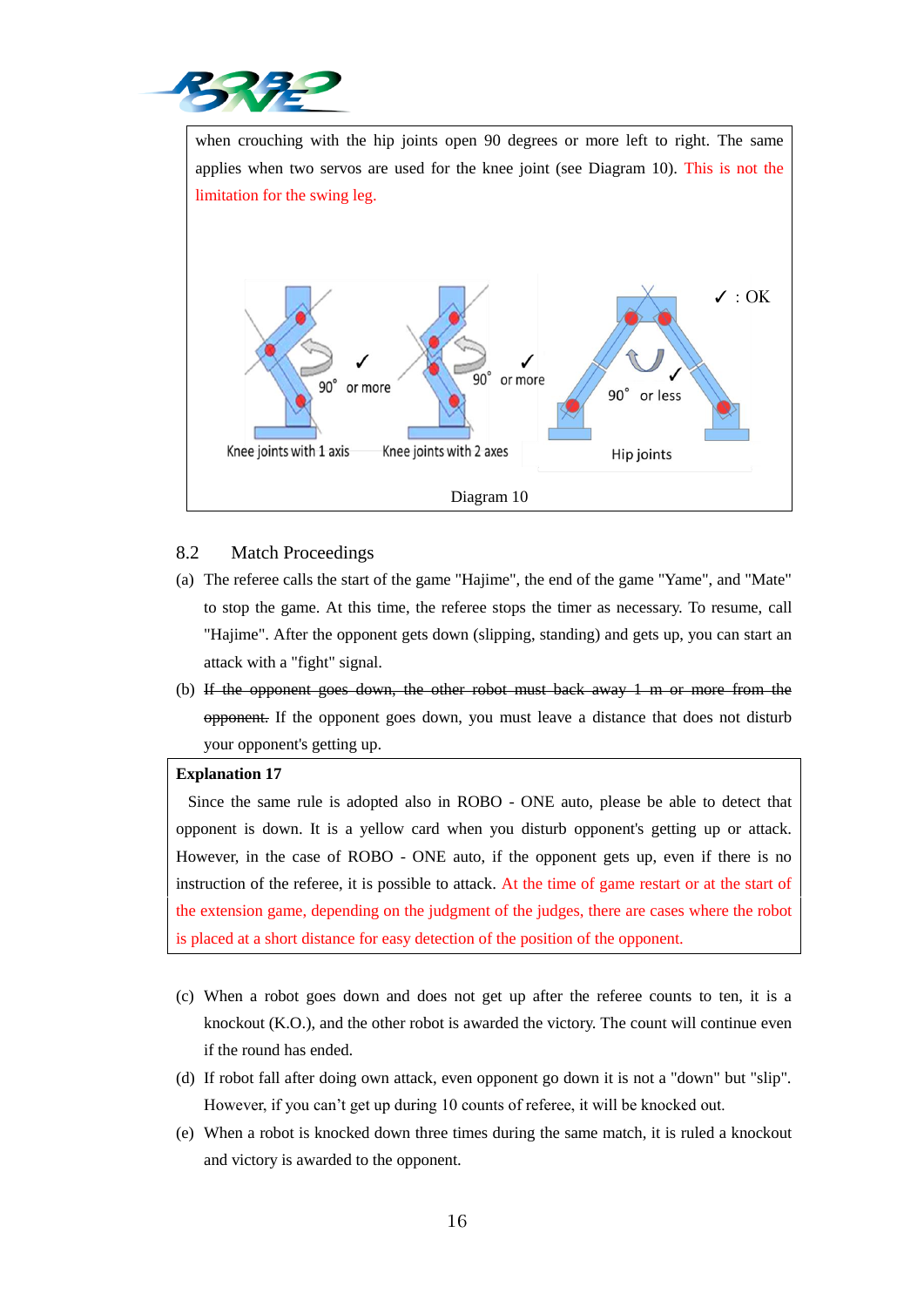

(f) The match continues even if both robots fall on top of each other due to an attack. However, if the referee judges that it is not possible to continue the match, the robots are placed in the fallen position apart from each other and the count is commenced.

#### **Explanation 18**

Make it possible for your robot to depower at the reference's signal if the two robots become entangled. Build your robot so that the power can be turned off quickly and it can be restarted quickly.

Also, in order to ensure the referee's safety, do not operate your robot without the referee's signal. The penalty is a yellow card. The referee leaves them to move from the intertwined position to the inside of the ring.

In addition, the venue makes a variety of lighting to improve the entertainment quality and make it easier to see. Please take countermeasures for this.

Dazzling high-brightness LEDs etc. may be judged to be disturbing lights to the it is desirable that they be able to dim the light and turn off.

(g) Do not attack a robot when it has gone down.

- (h) "Give up" may be indicated to the referee during the match. If the referee then judges that the match cannot be continued, a "technical knockout" may be declared.
- (i) In case of crouching with defense, fall prevention etc., it must stand back up within 3 seconds. The robot then may not attack or crouch again until it has taken at least three steps. If there is a violation, the referee will issue a yellow card.

#### **Explanation 19**

Walking in a crouching position refers to when the knee joints are 90 degrees or less, or when crouching with the hip joints open 90 degrees or more left to right. This same applies when two servos are used for the knee joint (see Diagram 10).

See Diagram 10 in Explanation 16.

- (j) If the match rules are broken or there is unsportsmanlike conduct, a yellow card or red card may be issued on the referee's judgment.
- (k) If a part falls off (not including screws), a yellow card is assessed. If the situation is judged to be dangerous, a red card is assessed, and the participant is ordered to make repairs.
- (l) Time does not stop unless there is indication from the referee.

#### 8.3 Rules on Downs

(a) A robot is ruled "down" only if it falls due to a valid attack.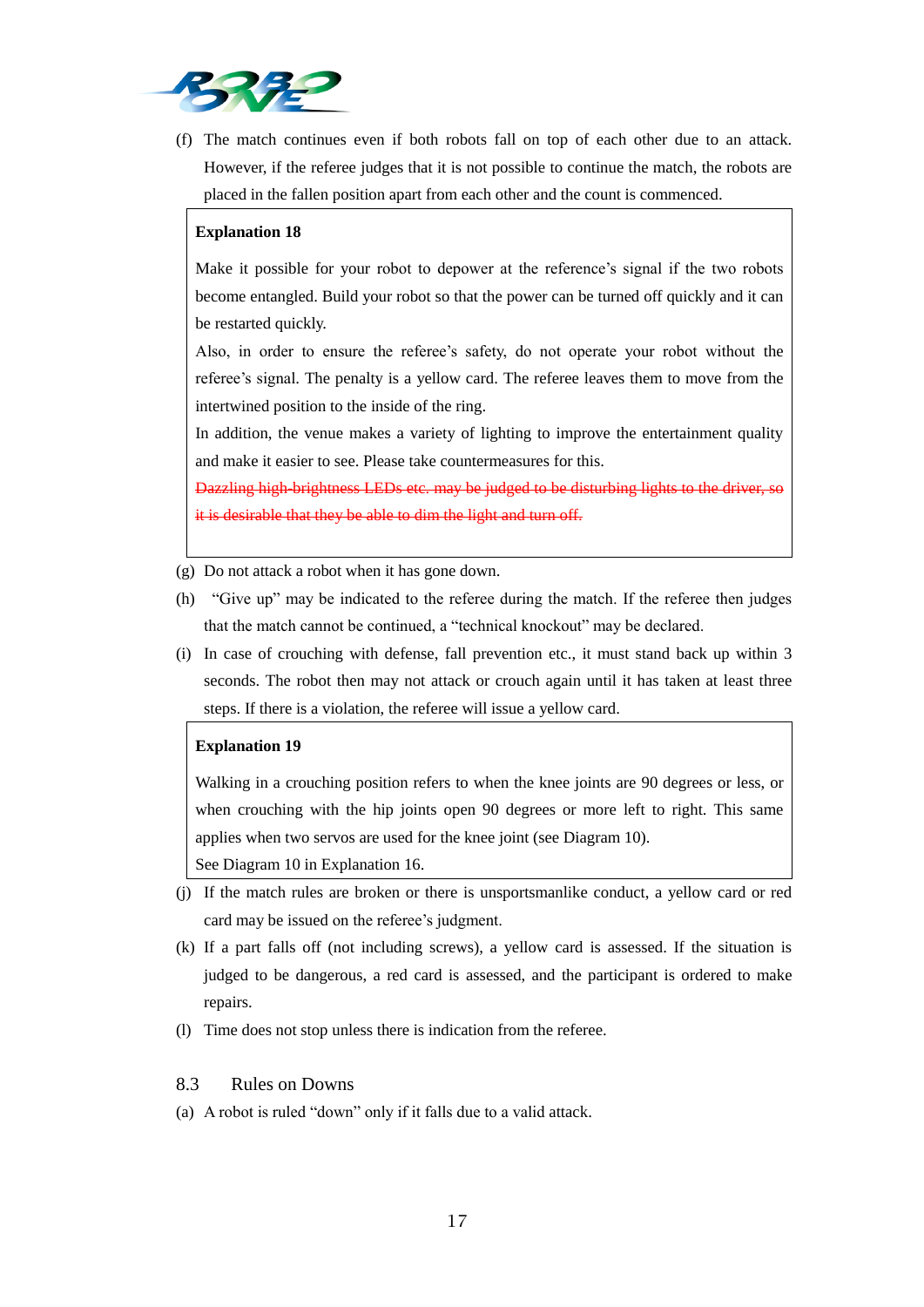

#### **Explanation 20**

Attacks should be effective punches or moves that involve grabbing and throwing the opponent.

- (b) If the robot goes out of the ring, it is treated as equivalent to one down.
- (c) If the robot goes out of the ring when standing up after going down due to a valid attack, it does not count as an additional down. If both robots go out of the ring at the same time as an attack, the robot that made the valid attack is not considered down.
- (d) If the robot stops for more than 3 seconds without falling, or if it does not move left and right more than 10 seconds, call "Standing" and if it does not move within 3 counts Then call "Standing down" and start to count from this point. If it cannot move within 10 counts, it will be a technical knockout. Assume that the robot has recovered from "down" when it moves.

"Standing" is treated as equivalent to slip.

(e) If the referee judges that a robot has repeatedly slipped intentionally (including falls that do not result in a down or diving in response to an attack, etc.), a yellow card is assessed.

#### 8.4 Taking timeouts

- (a) Participants may request that the referee call "time" (a timeout) once per match.
- (b) The referee receives the request, judges the situation in the match and calls the timeout.
- (c) Timeouts must be no longer than 2 minutes.
- (d) When the timeout is called, it is treated as one down.
- (e) The timeout is not recognized if your robot has received a valid attack and gone down. In the case of slip, timeout can be requested.

#### Explanation 21

For the timing to finish the timeout, priority is given to the call on the side that took the time. So, the side who have not taken must follow this.

#### 8.5 Attack rules

#### 8.5.1 Crouching attacks

(a) Crouching attacks are prohibited. This is the subject of the yellow card.

#### **Explanation 22**

"Crouching attack" refers to attacks made in a crouching position, the same as walking in a crouch in Explanation 16.

8.5.2 Lateral attacks

(a) Lateral attacks are prohibited. This is the subject of the yellow card.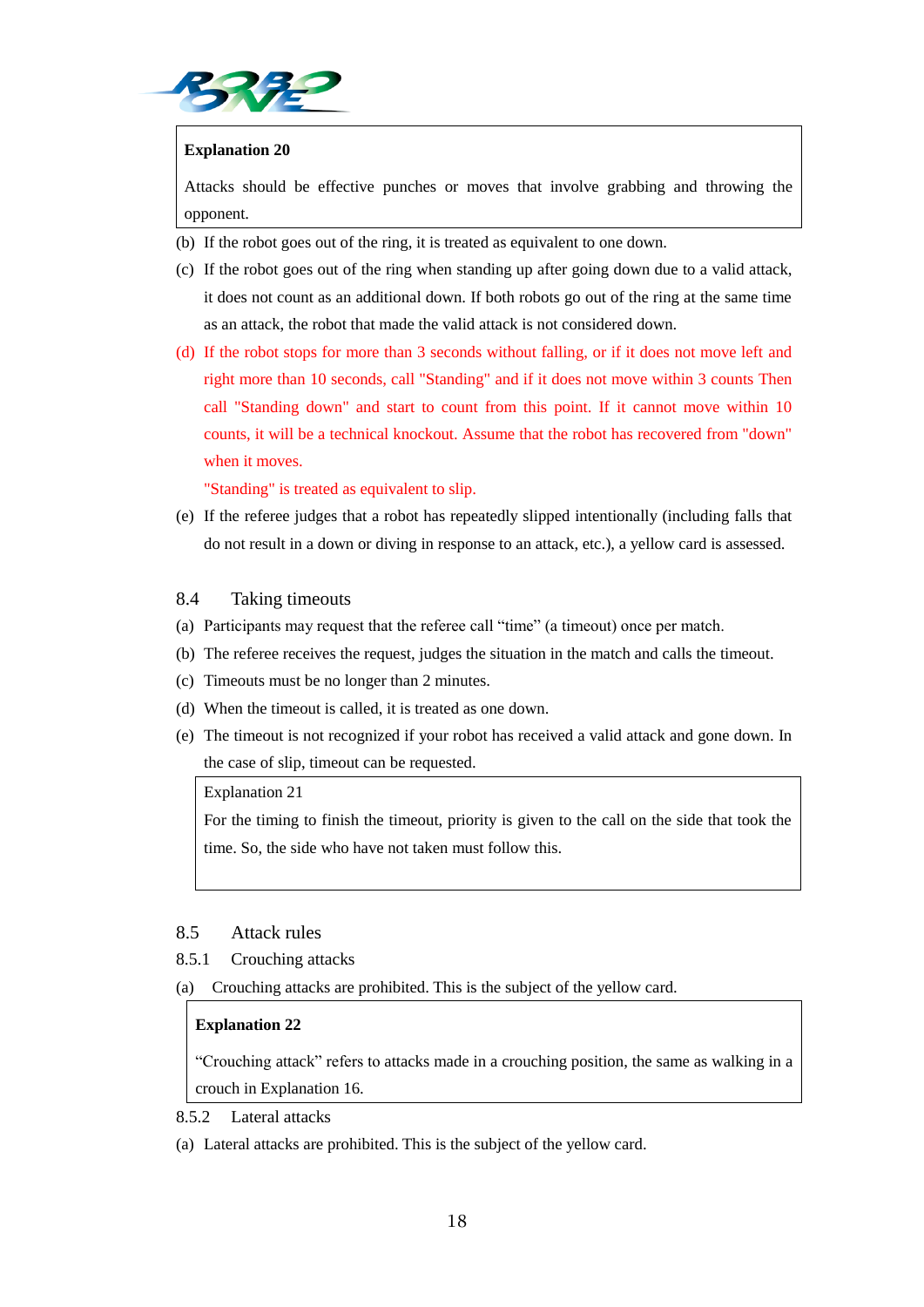

# **Explanation 23**

"Lateral attack" refers to attacks made at  $\pm 45$  degrees in the lateral direction from your robot. Lateral direction is the direction at a right angle from the direction the robot is walking; The walking of the robot must be same as the walking specified by prelims.

The intention to attack in the walking direction includes not only the upper body but the movement of the legs as well. So, the direction the legs are facing is forward.

Whether the attack is effective or not is judged by whether the hit point to the opponent is outside the NG range of plus or minus 45 degrees of yourself. For example, if you hit a hook to the opponent in the front direction, the place you hit is valid if it is out of NG range. Also, if you hit in the NG range in the middle of motion, it will be invalid and will be eligible for yellow card.

A motion that apparently attacks only the NG range in a series of actions is judged to be a side attack and is subject to the yellow card.



#### 8.5.3 Sacrifice attacks

(a) Attack moves in which a part of the robot other than the feet touch the ring just before or after attacking the opponent are called "sacrifice attacks," and It is not a valid attack, it is a slip.

(b) Even if you defeat the opponent with a valid attack, if your own machine collapses at the same time, it will be slip.

#### **Explanation 24**

Extensive use of slipping and sacrifice attacks will be subject to yellow cards.

When attacking from below, a hand touching the ring, etc. is regarded as intentional. Be aware though that it may also be regarded as a sacrifice attack.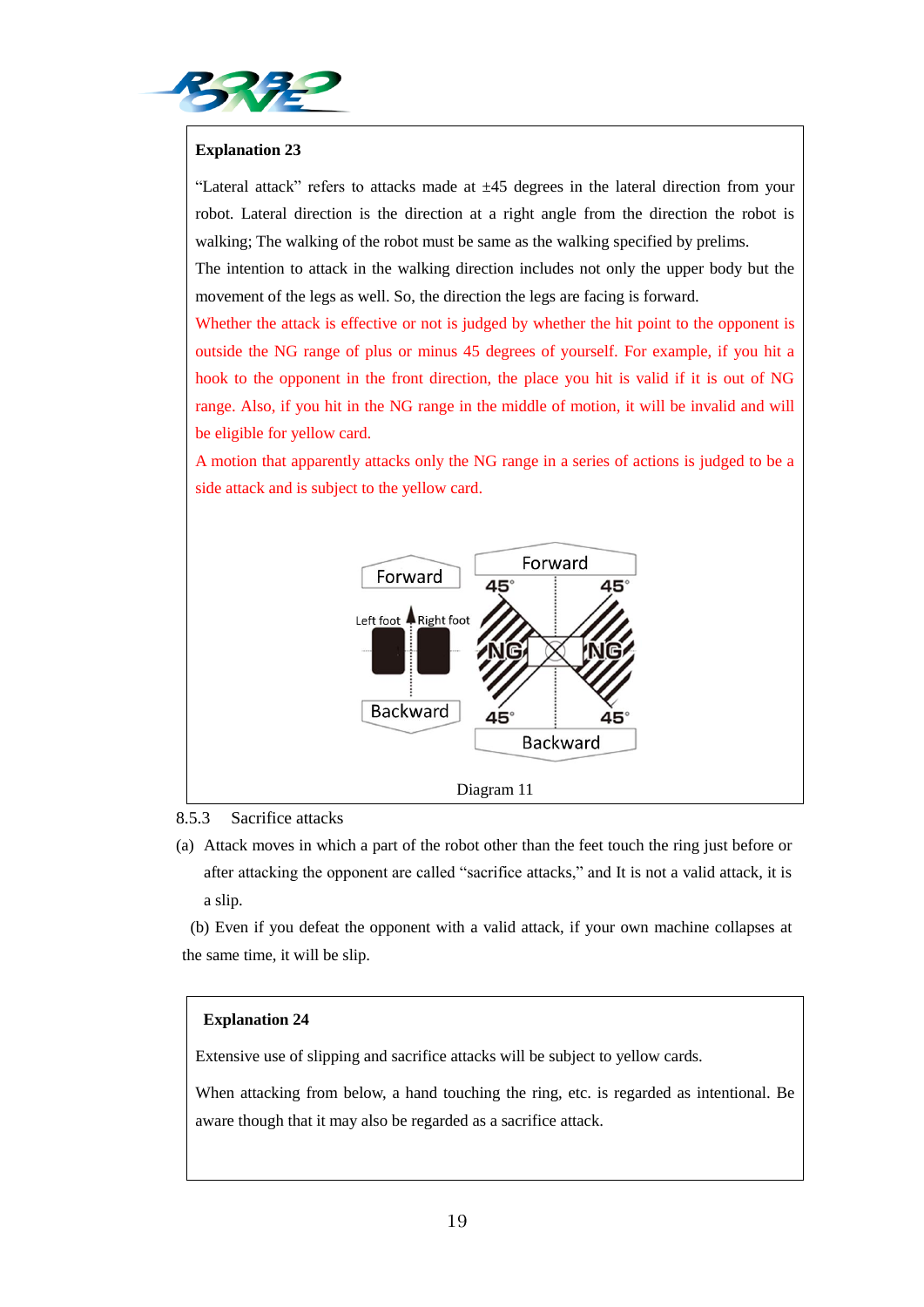

#### 8.5.4 Owaza ("bold attack")

- (a) Attacks to attract spectators are called "Owaza," or "bold attacks." Owaza can be worth 2 downs. Owaza decisions are made by the referee, but they require the consent of most judges.
- (b) The attacks that the opponent fly higher than the waist of the own robot is taken as an Owaza.
- (c) If the robot falls your opponent with a kick that is higher than own waist position, it is an Owaza.
- (d) Own robot rotates 180 degrees or more, and the attacks to defeat the opponent is Owaza.
- (e) For the Owaza, it is excluded from the lateral attacks and sacrifice attacks. However, crouching attacks are prohibited.
- (f) Owaza with lateral attacks or sacrifice attacks includes overtime, same attacks can be used only once in one game regardless of whether it is valid or invalid.

#### **Explanation 25**

Owaza are specifically defined as follows with the names commonly used in martial arts. However, they are not limited to these moves; the decision of the referee and judges is given precedence.

In addition, it is necessary that Qwaza must be clearly distinguishable by referee.

Attacks that will be targeted in the left and right front and rear are regarded as the same.

\*Owaza are still not clearly defined and are left up to the judgment of the referee and judges. In the case of a new Owaza, or if the referee cannot make a clear decision, the referee and judges make the decision. You should consider the risk that a move may not be recognized as Owaza before taking up the challenge.

- ・Back-drop
- ・Shoulder throw
- ・Leg sweep
- ・Overhead throw
- ・Forward rotation kick
- ・High kick

However, it may be 1 down depending on the degree of difficulty of the technique.

#### **Explanation 26**

If there is a mistake in the judgment of the referee or if you feel doubt about the judgment, please inform the judge when the game stops. For example, it is better to offer after the signal of "waiting" "stop" of the referee. The operator raises his / her hand and in large loud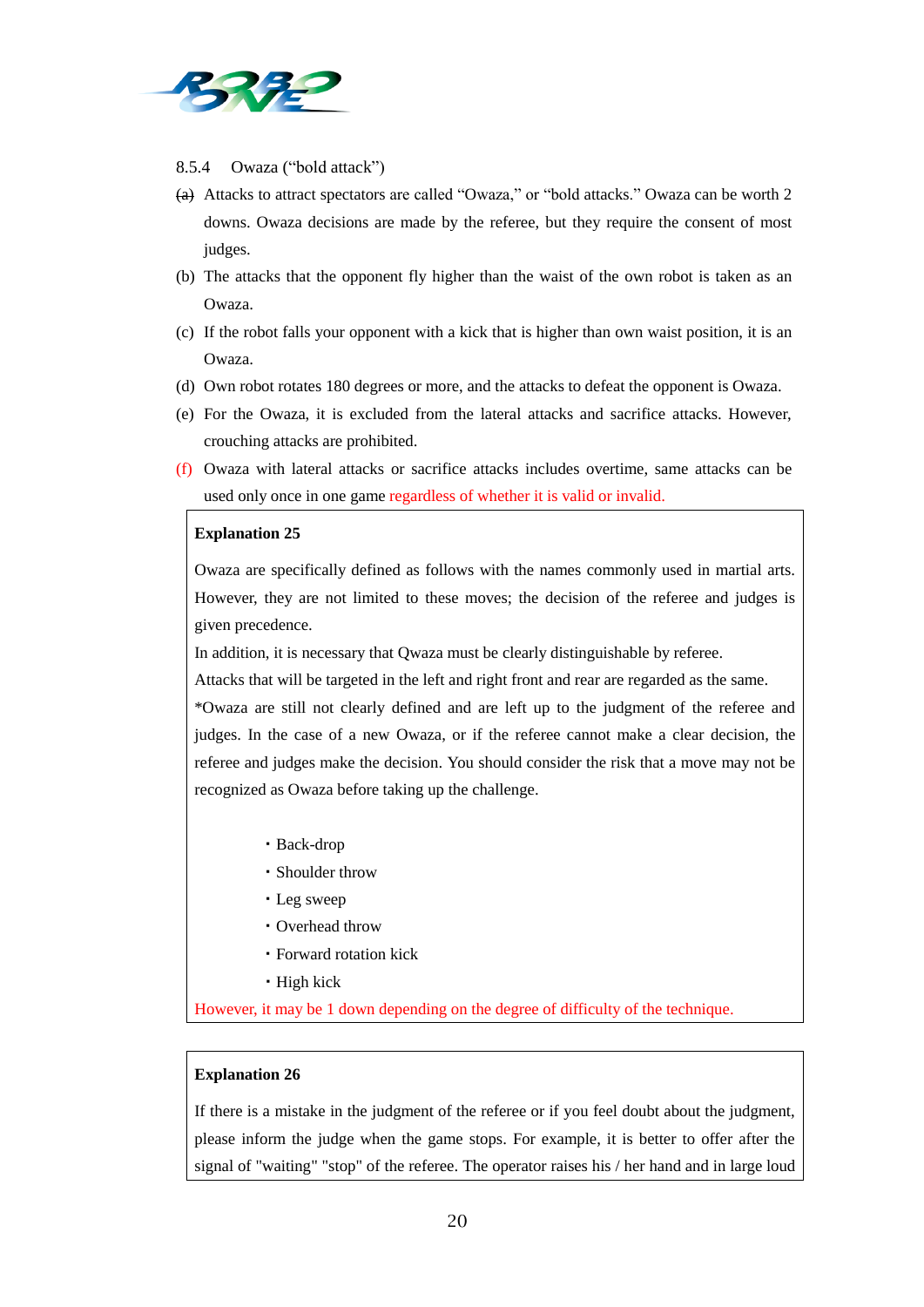

voice please offers the judge "objection".

The judge will stop the watch and deliberate the content. If it is not decided, the judging committee chairperson will finally judge it.

The decision will be confirmed at the end of the match. It will not be covered after that.

There will be more than two judges for fairness.

# ・**Explanation 27 About C ring**

The same game rules are also applied to the C ring set outside the venue. Also, please use according to the instructions of the safety manager to ensure the safety of participants and visitors.

# ・**Explanation 28 About ROBO-ONE Kendo**

We will hold a kendo contest by a bipedal walking robot in the future.

To ensure that the body of the kendo can be attached to the robot, securing the body more than 50 mm will be added as regulation, so please make it correspondable. The body of the kendo is blue.

The face of the kendo is 50 mm size and installs red one.

Kendo's gloves are 50 mm long and yellow.

# ・**Explanation 29 Signal of referee**

The referee signals for the following purposes. Please remember.

· Start = "Hajime" or "Fight": Signal when starting the game, starting after stopping, starting after waiting.

 $\cdot$  Wait = "Mate" or "Wait": Signal for interrupting the game

· Stop = "Yame" or "Stop": Sign of the game finish

· Fight = "Fight": a cue to encourage fighting. It is also used after getting up from the slip.

Down = "Down": In case of falling down due to a valid attack

· Slip = "Slip": In case of collapse other than effective attack

· Standing = "Standing": When stopping in a standing state or judging that it entered closed loop.

· Standing Down = "Standing Down": 3 seconds after the call of "Standing".

 $\cdot$  Ring out = "Ring out": When the robot falls off the ring.

Time out= "Time out": When time approved

- $\cdot$  Ready? = "Ready?": To confirm that you are ready
- $\cdot$  Break = "Break": When instructing to leave 1 m or more.
- · Torque off = "Torque off": When instructing torque off of robot
- Power off ="Power off": When instructing to turn off the power.